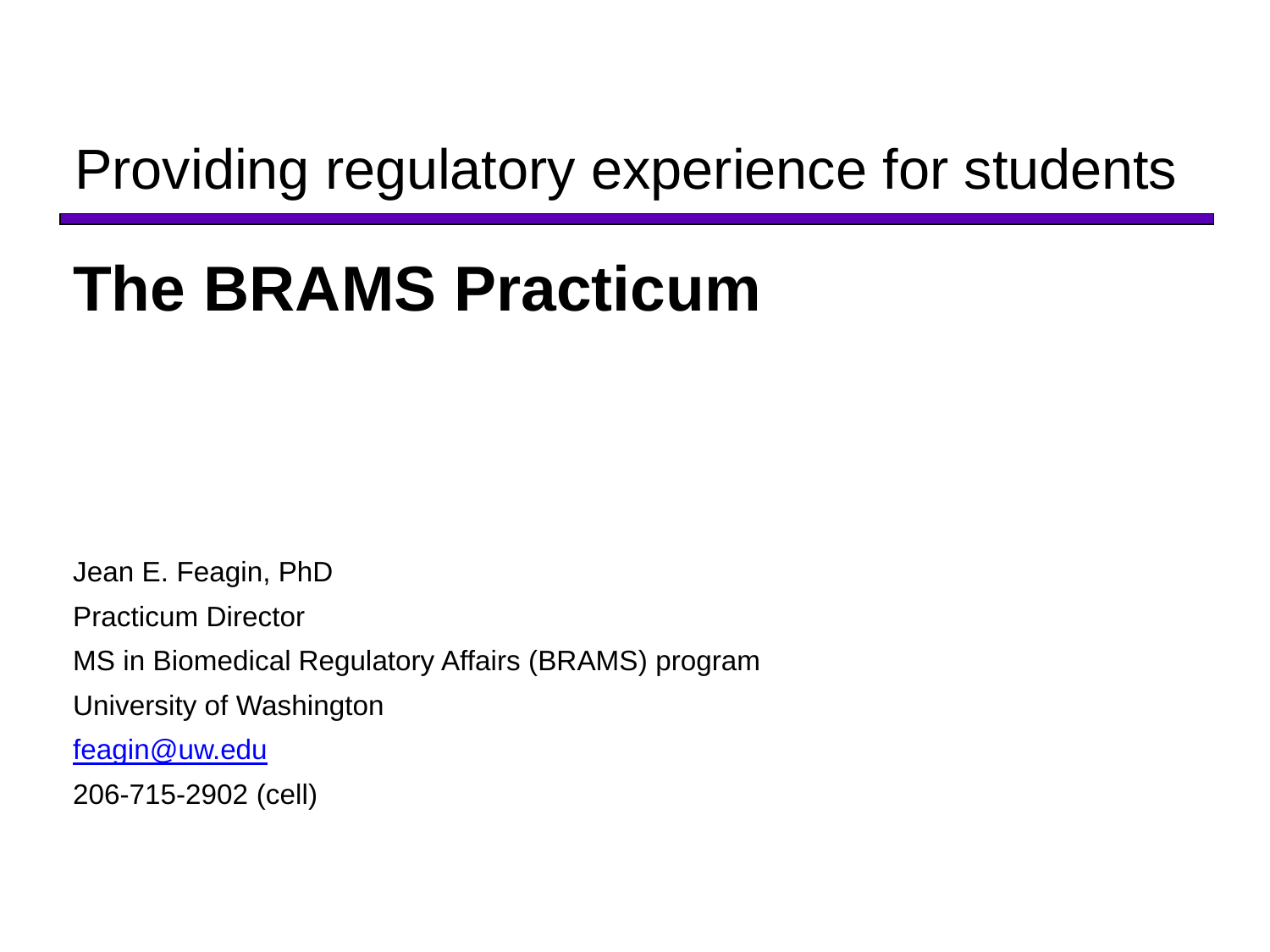## BRAMS program curriculum

Program launched in 2008

45 credits

Courses cover regulatory, quality assurance, and clinical topics for drugs, devices, and biologics, plus technical writing

#### Practicum

A 9-credit multi-quarter "course" providing practical regulatory experience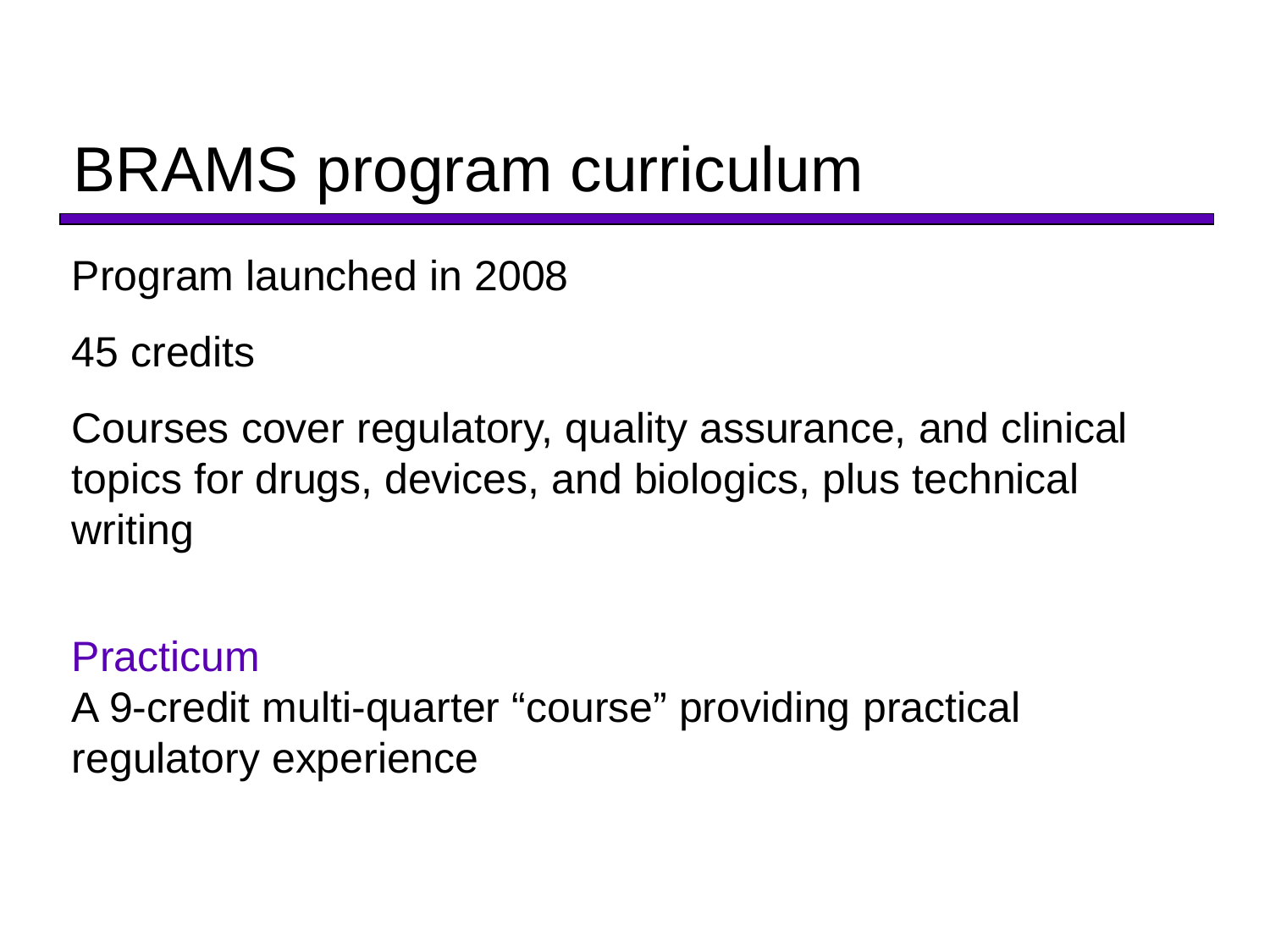### What is the BRAMS practicum?

### Course description

The Biomedical Regulatory Affairs practicum provides a practical experience for students, allowing them to develop or expand skills in shepherding new medical products (drug, device, and biologic) through regulatory, clinical, and quality assurance aspects. Students work on projects of their choice under the guidance of a preceptor from the practicum site.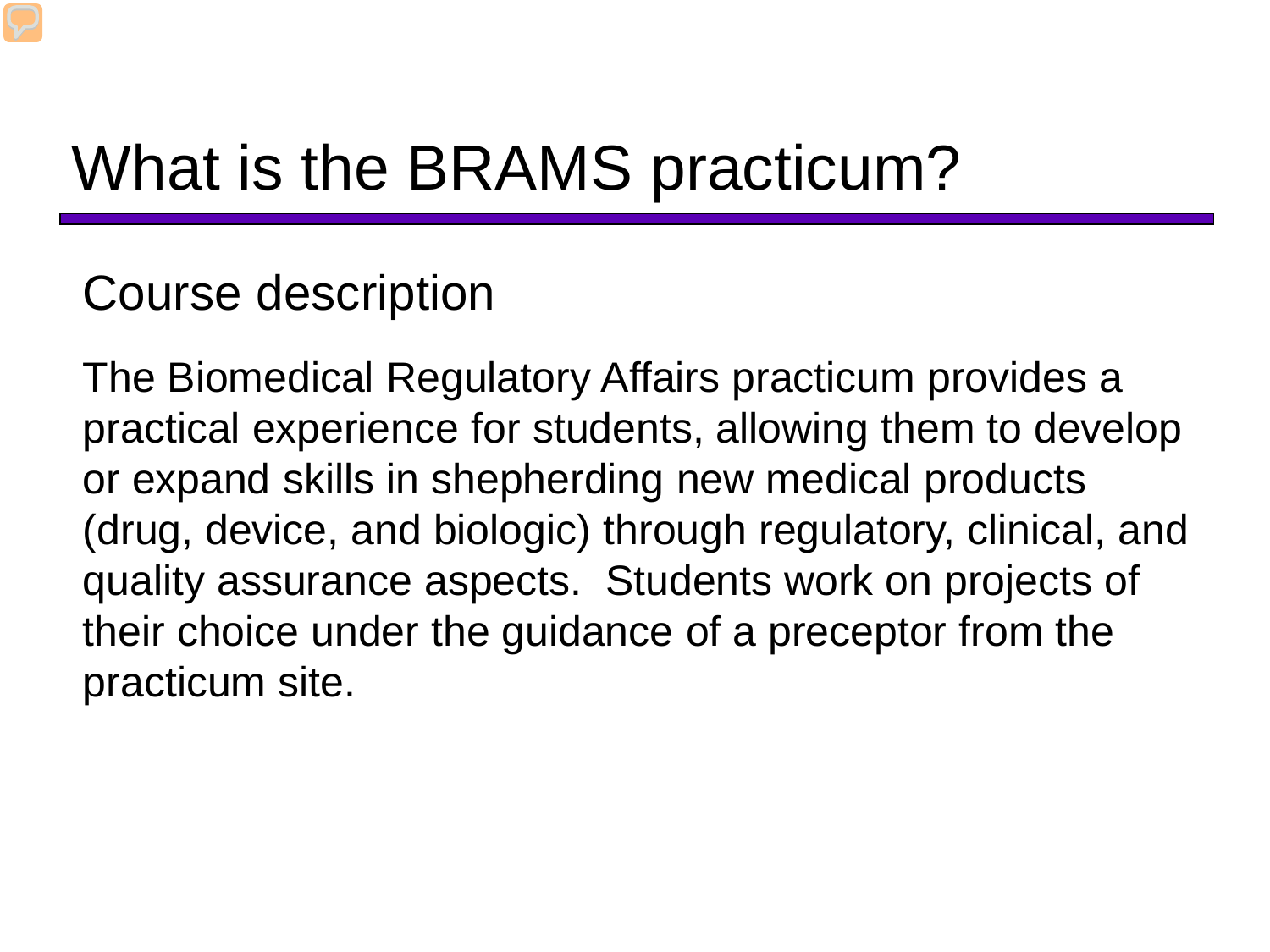# Designing the BRAMS practicum

How do we provide a practical regulatory experience of consistent scope to a group of students with varying backgrounds and availability?

#### Issues

- Protection of confidential information
- Provision of supervision and guidance
- Student availability
- Student background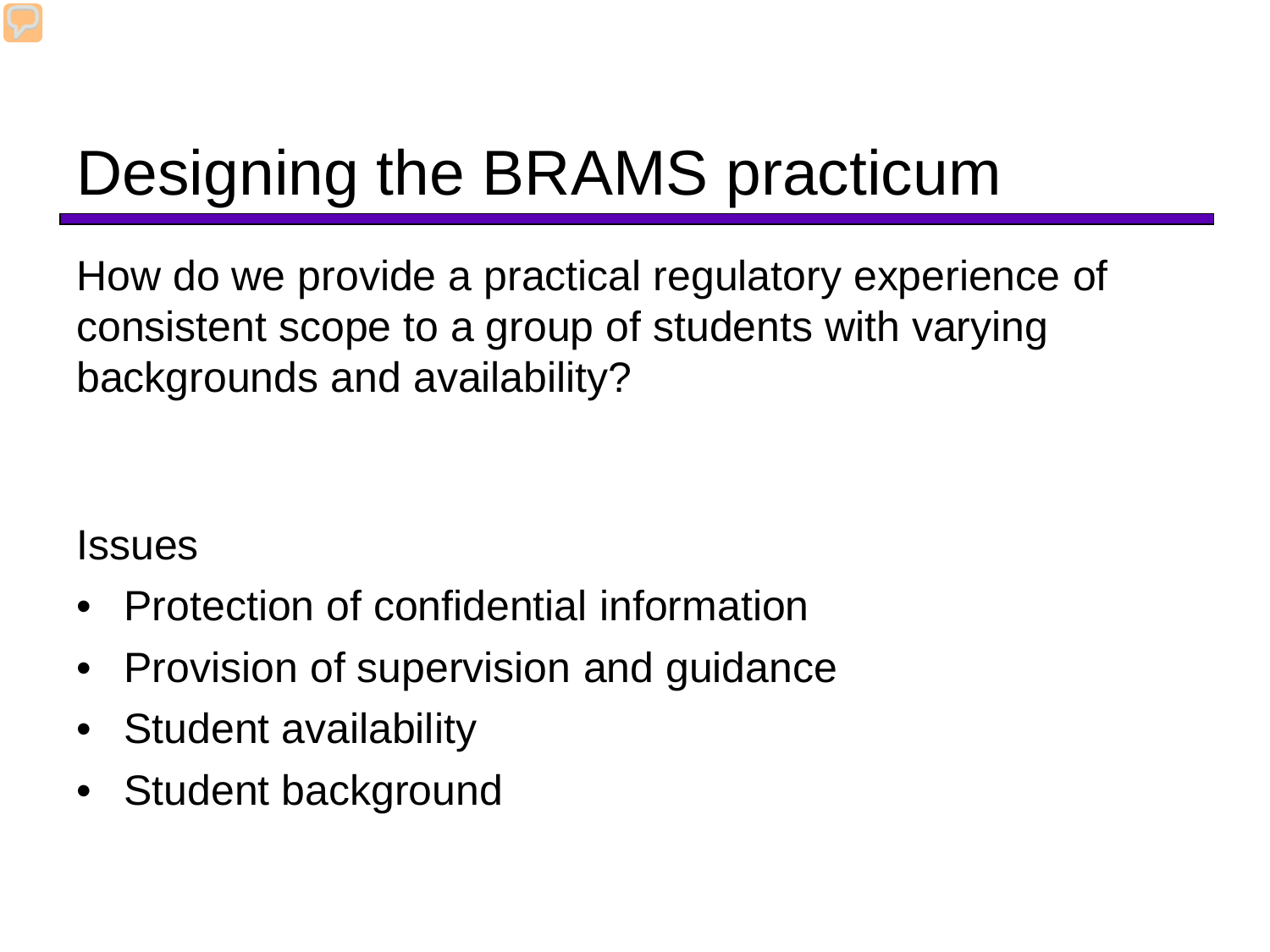### **Confidentiality**

UW is a public institution and subject to "sunshine" laws. How do we protect confidential information?

- Students may be privy to confidential information at the practicum site. They sign confidentiality agreements.
- Coursemasters are not allowed to sign confidentiality agreements with practicum sites. They do not receive any confidential information.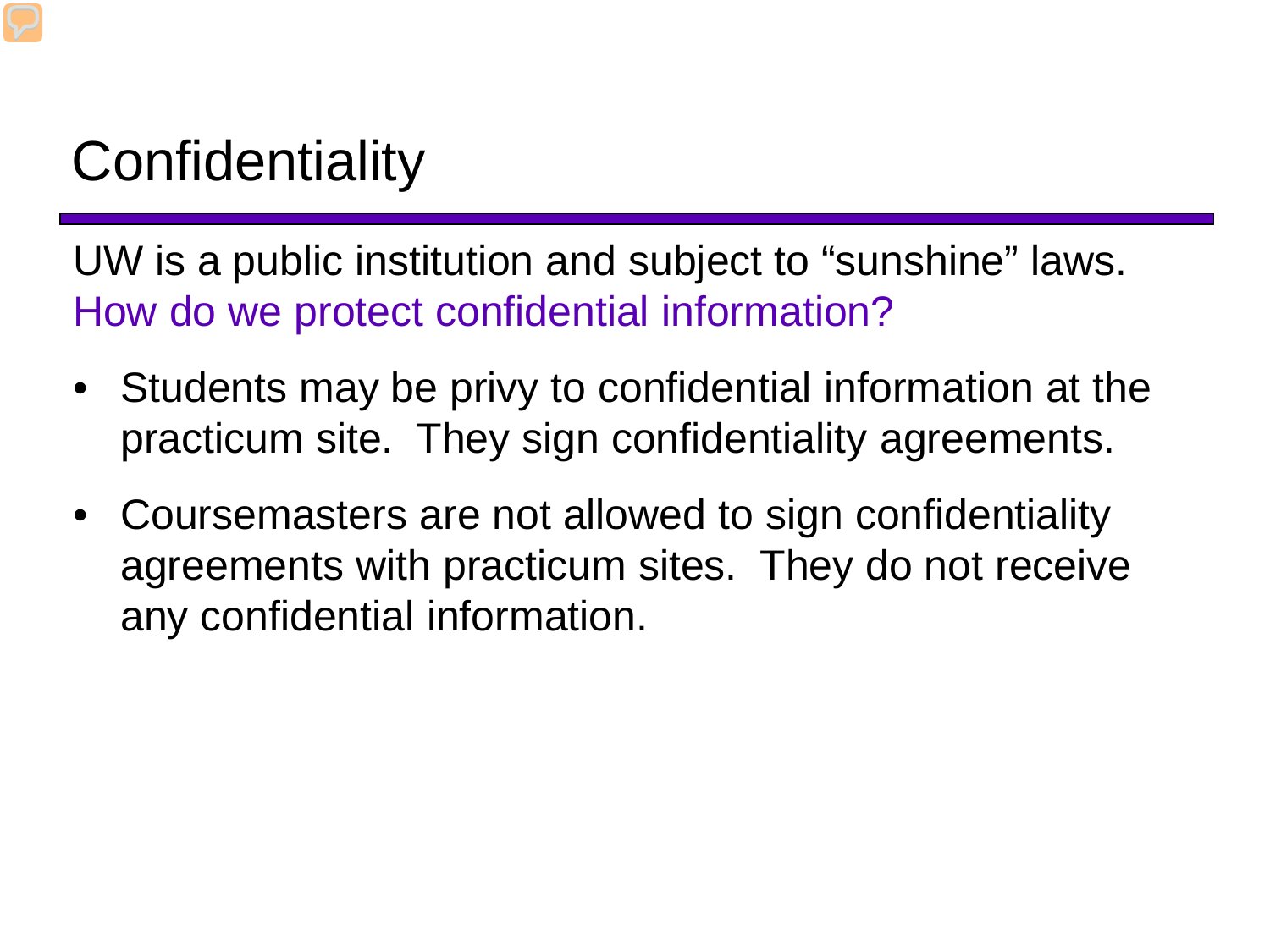### **Supervision**

Projects cover a broad scope of regulatory, clinical and quality-related activities. The BRAMS faculty is small and many instructors are consultants—we do not provide direct project supervision.

#### How do we arrange supervision?

Project supervision and guidance is provided by a mentor (preceptor) at the practicum site. The preceptor must have sufficient experience with the project topic to provide appropriate mentoring.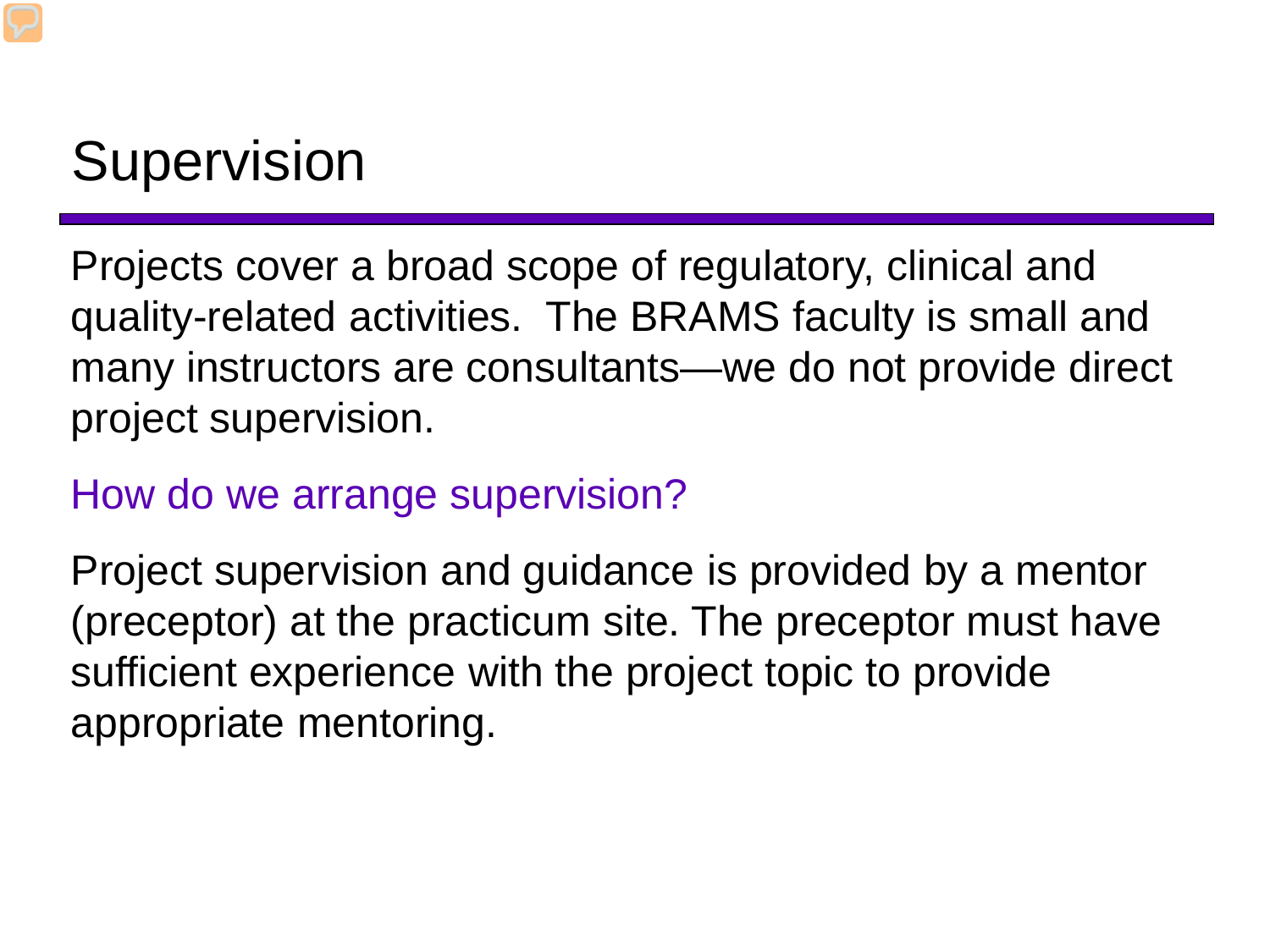## Student availability

Many regulatory activities involve reviewing on-line resources, synthesizing ideas, and writing about them. Much of that can be done on the student's own time, with occasional meetings with the preceptor or other staff at the practicum site.

BRAMS practicum projects are variable.

Some require little presence on site

Some require moderate presence on site

Some require the student to make use of on-site resources.

Project requirements as well as topic are important for matching a student with a project.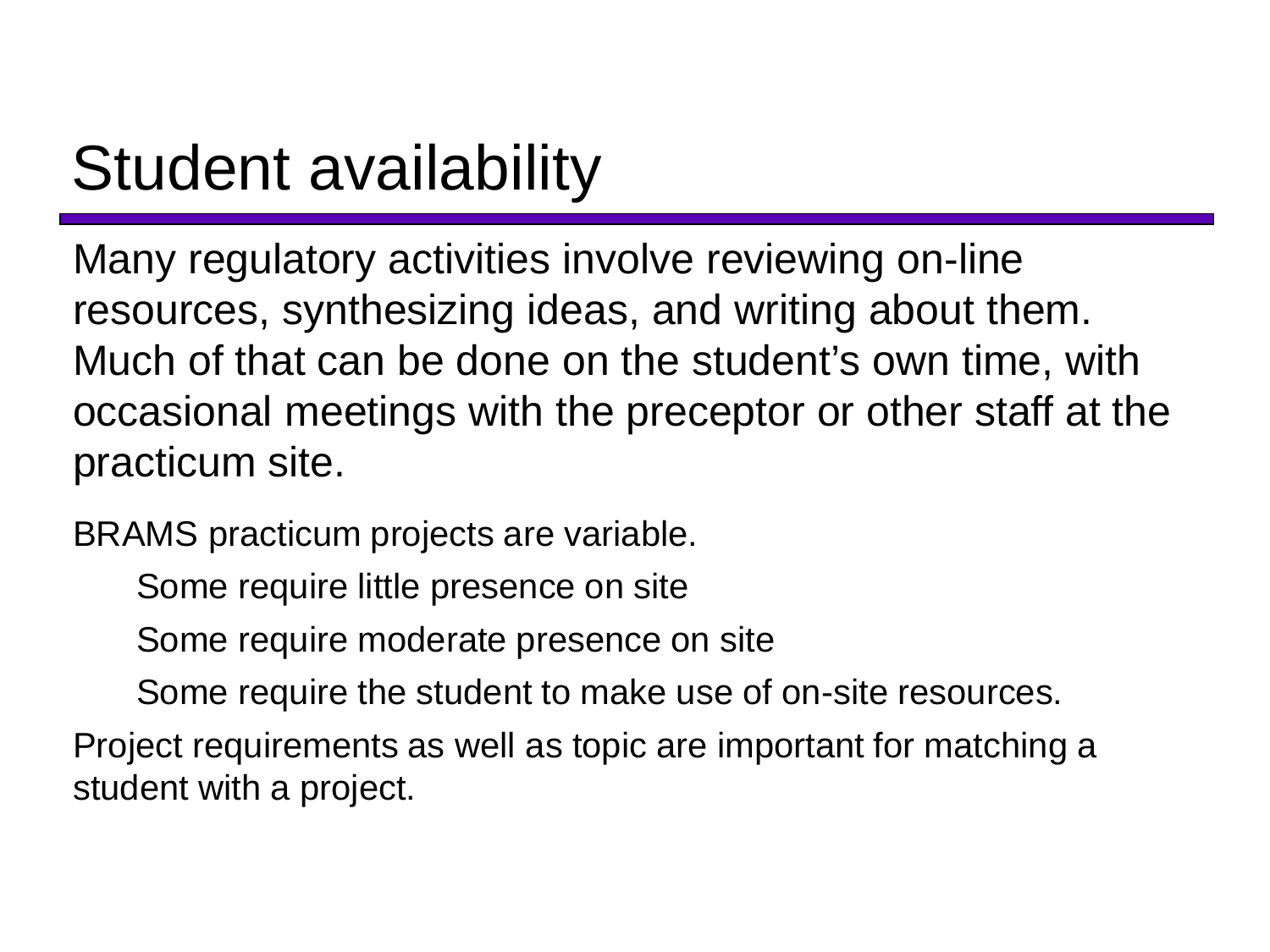## Student background

Some students already have experience in the medical products industry; others have limited experience.

How do we make projects appropriate for students with varying backgrounds?

BRAMS practicum projects vary in topic and complexity.

An appropriate project is one which provides experience relevant to the career stage and desired career direction of the student. Students with experience do more advanced projects than those at early stages.

To keep projects similar in scope, preceptors are asked to design something that should take 150-200 hours to complete.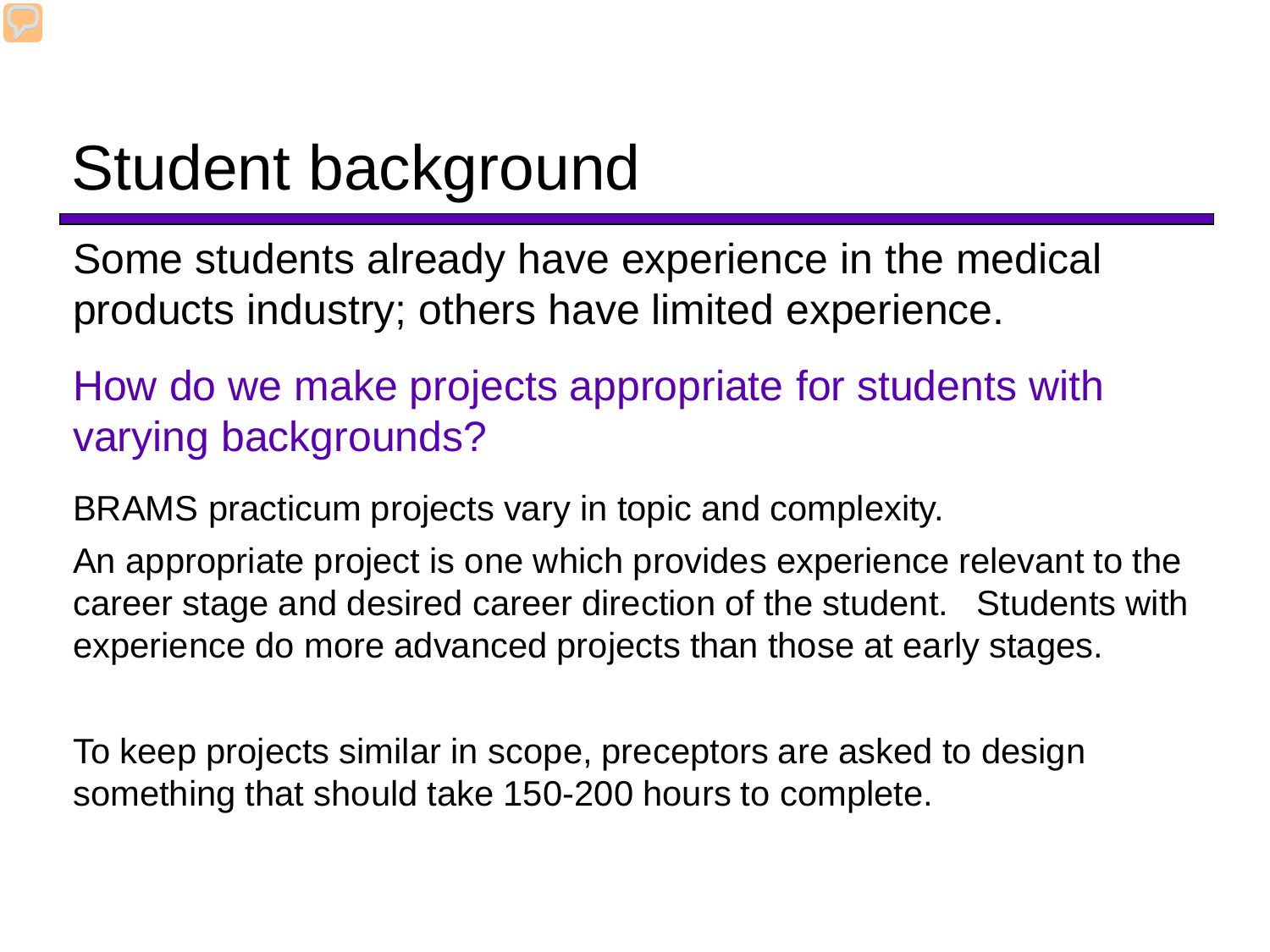### Practicum organization

#### Practicum has two parts

**regulatory experience** (5 credits): must produce useful work product. Evaluated by preceptor feedback

**project documentation** (4 credits): must demonstrate good understanding or regulatory issues and good technical writing skills

#### Planning (2 credits)

Find a project Brief proposal (form) Workplan (form) and Gantt chart Implementation (5 credits) Updates (form) Reporting (2 credits) Final report Presentation (20 min + questions)

Student proposes 3-5 learning objectives in the workplan. Achievement of the objectives is discussed in the final report and presentation.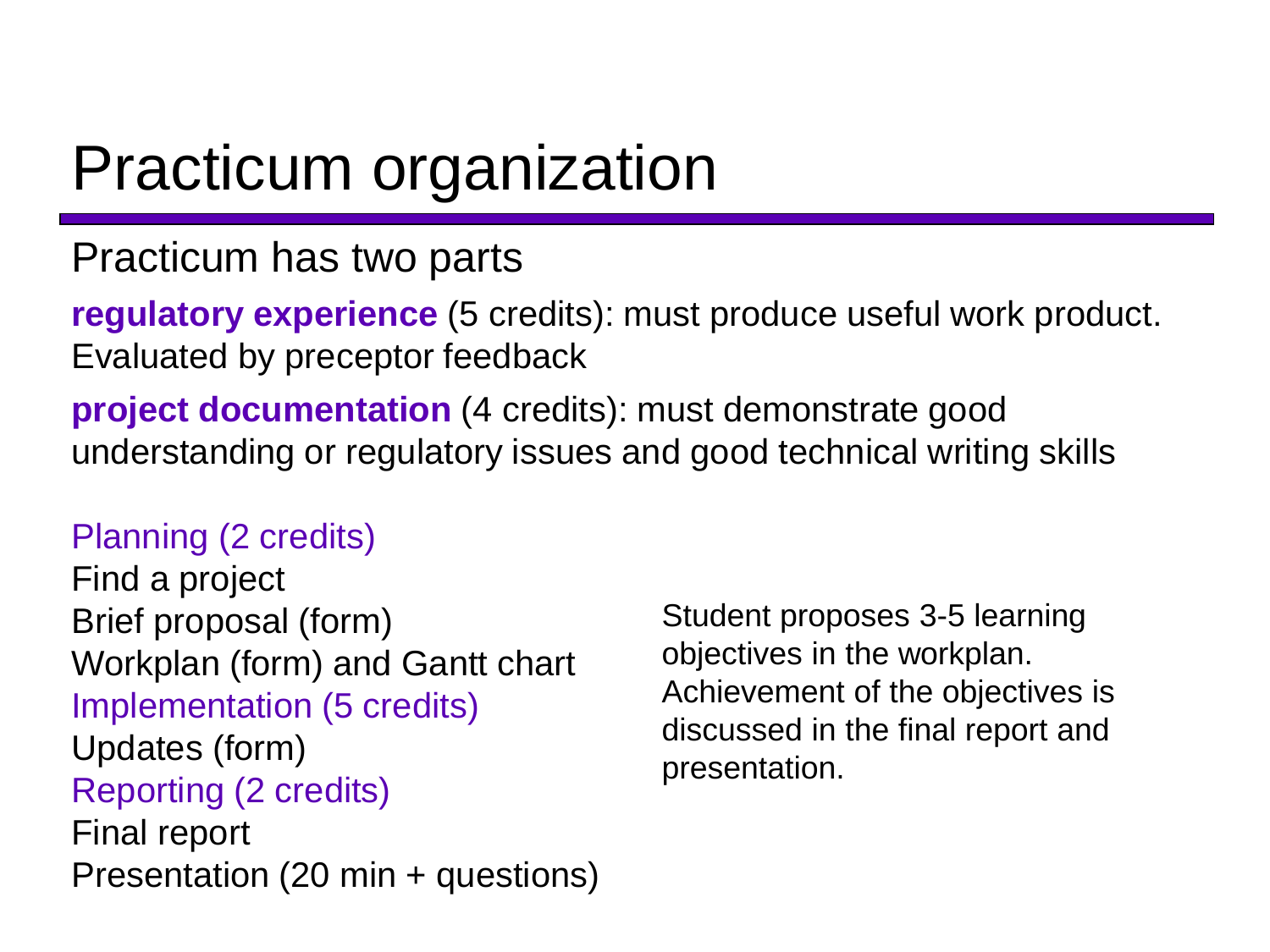### Expectations for a practicum project

- The student will develop new skills or significantly expand existing skills.
- The project will focus on a particular regulatory task or topic.
- The project must be relatively central to regulatory affairs, i.e., not a project that has only a minor regulatory component.
- The project must include student review of relevant regulatory resources and application of those resources to the project.
- The student must be directly involved in regulatory tasks.
- The student must generate a work product (usually a document or documents) that is of use to the host organization.
- The practicum project is expected to be of scope to require 150-200 hours of effort, including time spent reviewing regulatory resources and creation of the work product(s). This does not include preparation of documentation for the BRAMS program (brief proposal, workplan and Gantt chart, updates, final report, and presentation).